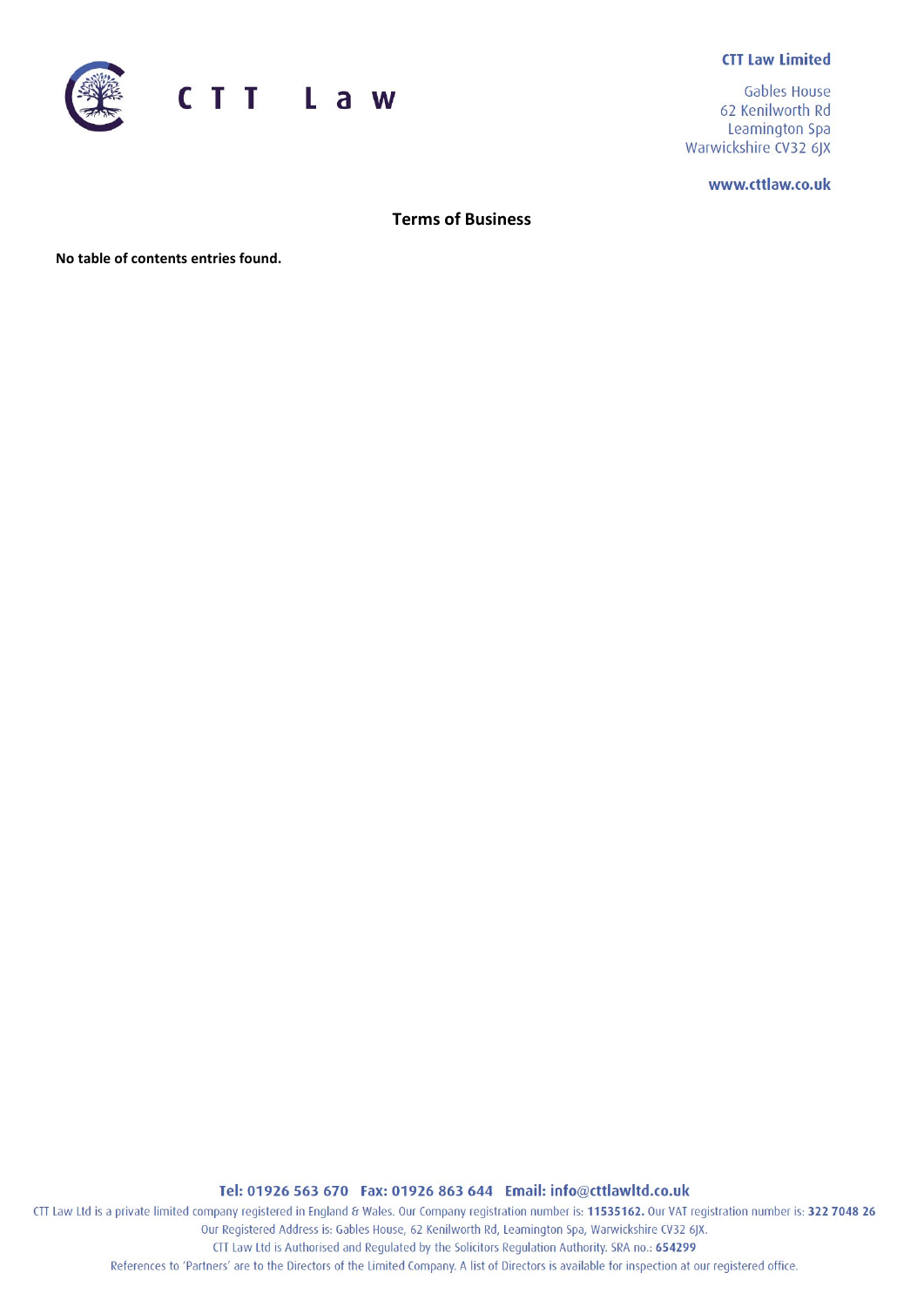## **1. OUR CONTRACT**

### 1.1. **Extent**

- 1.1.1. CTT Law Ltd is a Limited Company registered in England and Wales with number 11535162. VAT Registration Number 322 7048 26. We are authorised and regulated by the SRA and our authorisation number is 654299
- 1.1.2. These Terms of Business issued by CTT Law Ltd ("the Firm"), as supplemented and/or amended by any relevant Engagement Letter; apply to each Matter we work on for you.

### 1.2. **Variation**

1.2.1. No variation of these Terms shall be effective, unless it is in writing and is signed by one of our Directors.

#### 1.3. **Defined terms**

- 1.3.1. In these Terms of Business:
- 1.3.2. "the Firm": the Firm means CTT Law Ltd and any successor practice and any service company owned or controlled by or on behalf of the Firm or any of the Directors (references to 'we', 'us' or 'our' in these Terms of Business are references to the Firm)
- 1.3.3. "Associated Entities": means (where you are a body corporate) your shareholders, directors (as individuals not acting together as the Board), officers and employees, subsidiaries, parent companies, and subsidiaries of parent companies, and (where you are a trade association) your individual members;
- 1.3.4. "Credit Period": means the period of seven (7) days from the date of our invoice for our fees and/or expenses;
- 1.3.5. "Documents: means documents we create or receive on your behalf (including communications from or with third parties, notes of conversations and meetings, draft and final documents, and instructions to and opinions of barristers);
- 1.3.6. "Engagement Letter": means, in relation to any Matter, the letter (or other agreement) recording the basis of our engagement;
- 1.3.7. "Force Majeure": means any circumstance beyond the reasonable control of the party affected by it and

includes telecommunications failure, power supply failure, terrorism, fuel strikes, severe weather, computer breakdown, failure of suppliers to meet delivery requirements, industrial disputes and absence of personnel due to illness or injury;

- 1.3.8. "Matter": means any specific transaction, dispute or issue in relation to which you ask us to provide Services whether or not it has been defined in an Engagement Letter or other agreement;
- 1.3.9. "Our Documents": means documents (other than Documents Held for You) which we create or receive for our benefit (including copies of our letters to you, your letters to us, notes of telephone conversations and meetings with you for which we have not charged you, and our preliminary drafts, research materials and internal notes);
- 1.3.10. "Partner": means a Director of the Firm. A Company has "directors" and not "partners". However, it is more usual for senior professionals to refer to themselves as "partners" and we have decided to retain this description;
- 1.3.11. "Services": means all services we provide to you in relation to the relevant Matter;
- 1.3.12. "We", "us", and "our": means or refers to the Firm; "You": includes the addressee of the relevant Engagement Letter and any other person identified in the Engagement Letter as our client and "your" shall have a cognate meaning; and
- 1.3.13. "Your Documents": means documents which you give or lend to us to enable us to provide Services.

# **2. OUR AUTHORITY AND SERVICES**

2.1. Our Responsibilities

In delivering our Services we will:

- treat you fairly and with respect;
- communicate with you in plain language;
- review your Matter regularly;
- advise you of any changes in the law that affect your Matter; and
- advise you of any reasonably foreseeable circumstances and risks that could affect the outcome of your Matter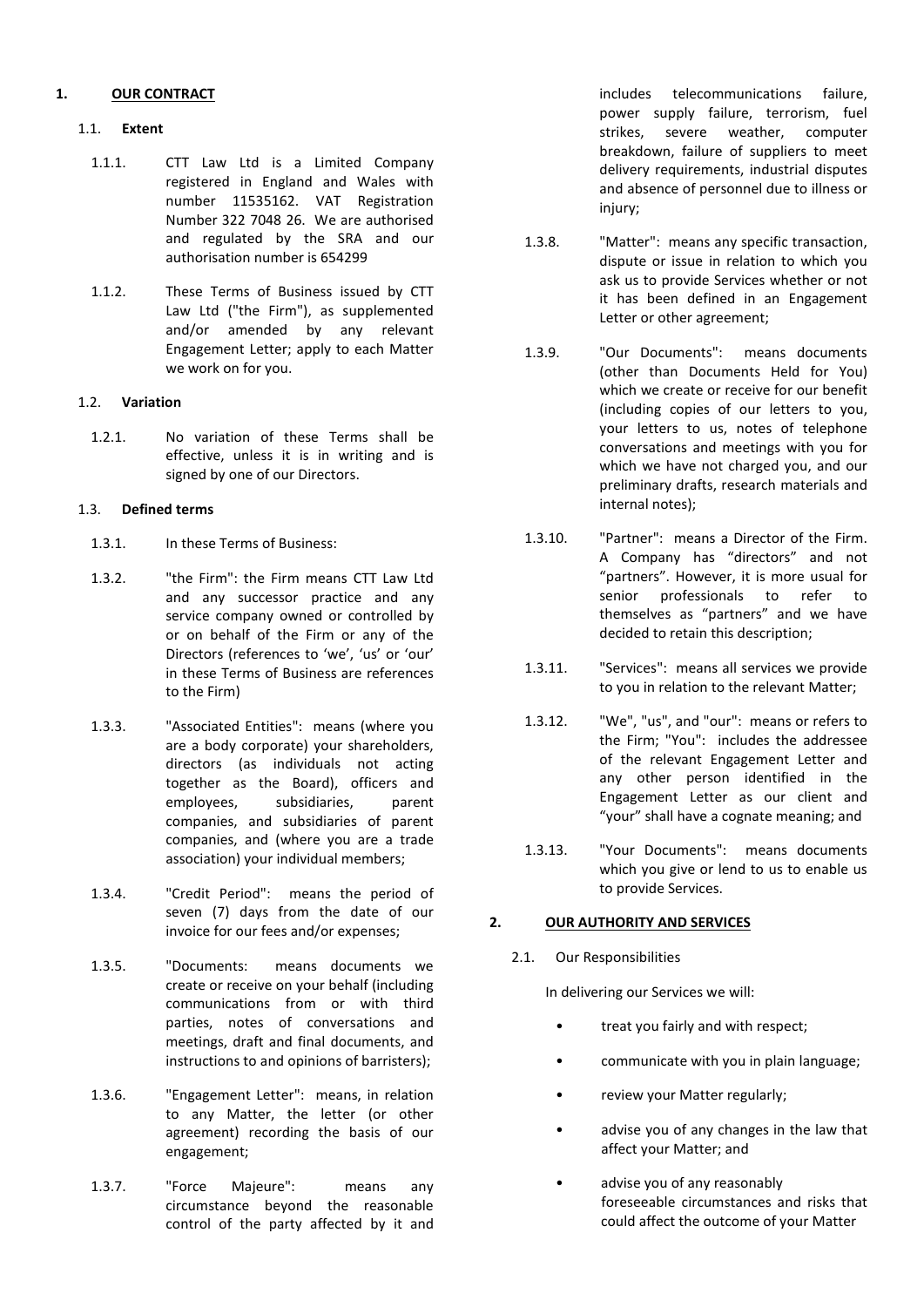### 2.2. **Our Services**

- 2.2.1. The Partner at the Firm named in the Engagement Letter as the "Supervising Partner" will be the Partner primarily responsible for the provision of our Services to you. That Partner has complete discretion to deploy such of our lawyers, trainee lawyers, paralegals or other staff as she/he deems necessary or desirable to ensure appropriate delivery of the Services.
- 2.2.2. We only advise on the Laws of England and Wales. Where a transaction or other work also involves the laws of another jurisdiction it is your responsibility to ensure that competent advice has been taken in a timely manner and that we have been provided with a full and complete copy of that advice.
- 2.2.3. We may require that you contract directly with certain third parties and assume direct responsibility to them for the payment of their fees and expenses.

## **3. YOUR RESPONSIBILITIES**

- 3.1. You will (so far as you are practicably able to do so):
	- 3.1.1. provide us with clear, timely and accurate instructions, and the information and materials necessary or desirable for us to perform the Services for you in a timely manner;
	- 3.1.2. notify us promptly of any changes or additions to instructions, information and materials previously provided by you or on your behalf;
	- 3.1.3. ensure that all information provided to us is complete in all material respects and not misleading.
	- 3.1.4. safeguard any documents that may be required for your Matter, including documents that you may have to disclose to another party.

# **4. CLIENT CARE CODE**

- 4.1. We want you to be happy with every aspect of our Service. We therefore operate a Client Care Code, the principles of which are as set out below:
	- 4.1.1. We are committed wholeheartedly to the professional standards laid down by the Solicitors Regulation Authority.
	- 4.1.2. You will be told clearly at the outset the issues and how we advise they be dealt

with, and the immediate steps we will take on your behalf.

- 4.1.3. You will be regularly informed of the progress of your Matter.
- 4.1.4. We will explain to you by telephone or in writing the legal work required as your Matter progresses.
- 4.1.5. We will update you on the likely timescales for each stage of this Matter and any important changes in those estimates. Whenever there is a material change in circumstances associated with your Matter, we will update you on whether the likely outcomes still objectively justify the likely costs and risks.
- 4.1.6. We will update you on the cost of your matter at the intervals set out in the Engagement Letter. If appropriate, we will continue to review whether there are alternative methods by which your matter can be funded.
- 4.1.7. The Engagement Letter (sent to you at the outset of the matter) notifies you of the following details:
	- 4.1.7.1. the name of the person or persons who is/are dealing on a day to day basis with your matter (the "Fee Earner"); and
	- 4.1.7.2. the name of the Supervising Partner;
- 4.1.8. You will be told the name of the new fee earner if the matter is transferred from one fee earner to another.
- 4.1.9. We cannot guarantee that the fee earner or Supervising Partner will be available on demand, but we will do our best to get back to you promptly and efficiently.
- 4.1.10. If you do not understand anything, please always ask.
- 4.1.11. At the end of your matter you will be sent a bill with a letter confirming the matter has been completed and, where necessary, summarising any continuing consequences.
- 4.1.12. The Firm's policy is that we do not accept cash payments. Please discuss directly with your case handler, if you are not able to pay the balance of the fees / disbursements via your bank account / cheque. If you try to avoid this policy by depositing cash directly with our bank, we may decide to charge you for any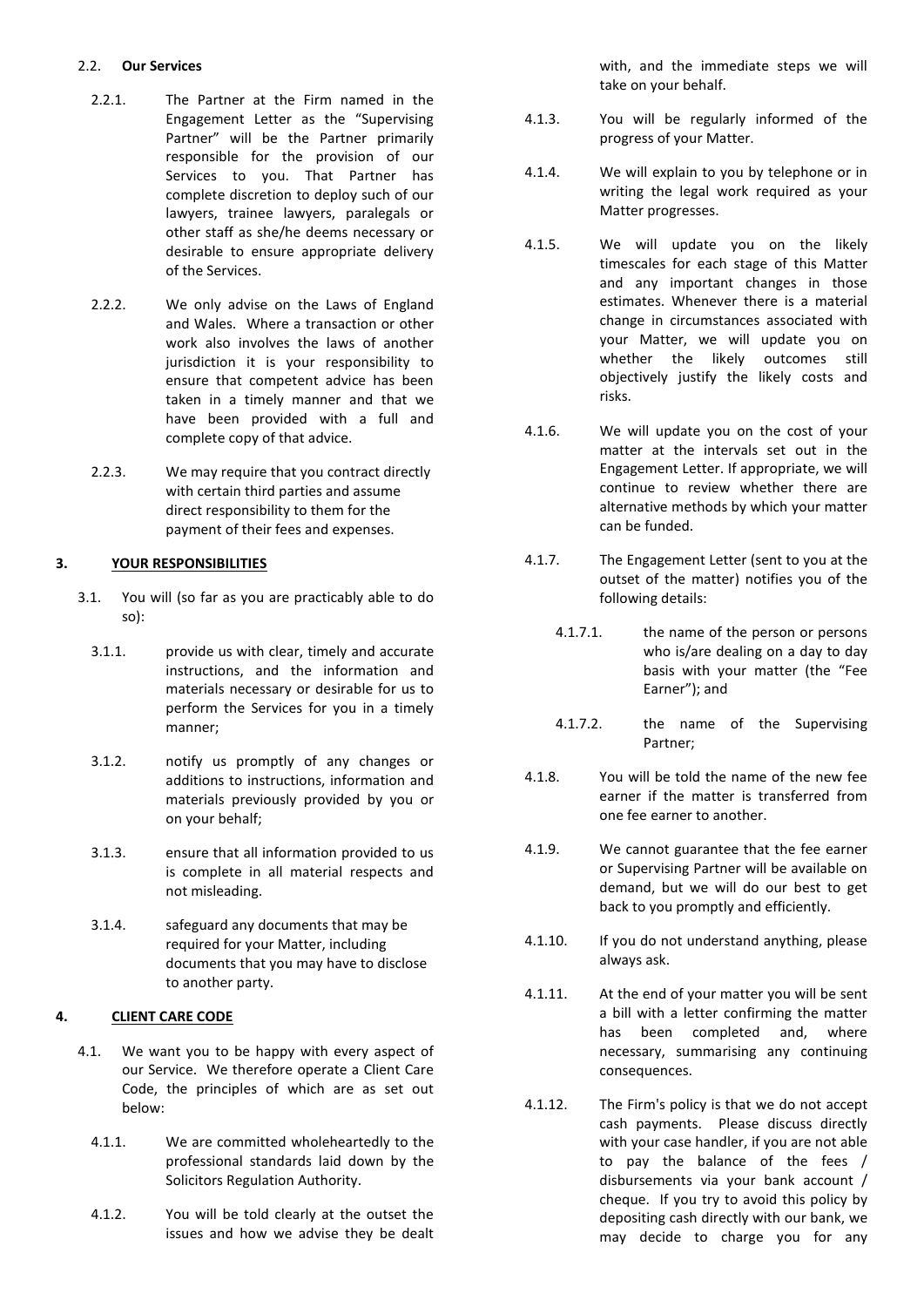additional checks we decide are necessary to prove the source of the funds. Checks shall be necessary at our discretion in order to comply with our legal and regulatory obligations. Where we have to pay money to you, it will be paid by cheque or bank transfer. It will not be paid in cash or to a third party.

### **5. HOURS OF BUSINESS**

5.1. The normal hours of opening at our offices are between 9.00 a.m. and 5:00 p.m. on weekdays. Messages can be left on the answerphone outside those hours and appointments can be arranged at other times when this is essential.

### **6. FEES AND EXPENSES**

#### 6.1. **General**

- 6.1.1. You will find a description of and information on the prices we charge for the services we offer on our website:
- 6.1.2. The Engagement Letter will set out either our agreed fees or the basis on how we will calculate our fees.
- 6.1.3. Our fees are often calculated principally by reference to the time spent by us in providing the Services at the fixed hourly rates applicable to the relevant staff.
- 6.1.4. We may, in accordance with professional guidelines, also charge a premium (where reasonable to do so) to take account of the nature, responsibility, complexity, value and urgency of the Services and other criteria specified in those guidelines.
- 6.1.5. The fixed hourly rates of each of our fee earners are reviewed from time to time and we will inform you of any variation in these rates and the date upon which they take effect. In addition, please be aware that our hourly rates are based on levels of experience and as our fee earners become more senior their hourly rates may increase accordingly - you will be informed if this is the case.
- 6.1.6. You will be responsible for paying the expenses we incur in the course of providing the Services (including travel and subsistence expenses, search and filing fees, court fees and barristers', foreign lawyers' and other third parties' fees and expenses). We will advise as to the amount and nature of any expenses to be incurred in advance. We will often seek payment for such expenses in advance and may not incur them until you

have provided us with funds for that purpose which may delay the progress of your Matter.

6.1.7. VAT will be charged at the appropriate rate on all fees and expenses.

#### 6.2. **Limited Companies**

6.2.1. When accepting instructions to act on behalf of a limited company, we may require a Director and/or Controlling Shareholder to sign a form of personal guarantee in respect of our fees and expenses. If such request is refused, we will be entitled to require payment on account or to stop acting and require immediate payment of our fees on a time spent basis and expenses as set out above.

#### 6.3. **Payments on Account**

- 6.3.1. We may require you to make a payment to us on account of our fees and expenses at any time and on more than one occasion. Money paid on account which is not subsequently required for fees and expenses will be returned promptly.
- 6.3.2. We are not obliged to credit payments on account against interim invoices but may do so if you fail to make prompt payment.

#### 6.4. **Estimates and Quotations**

6.4.1. Any cost estimates that we give you are estimates only and does not constitute a contract to carry out the work at that cost.

> Sometimes, it is not possible to estimate costs in advance. It is open to you to set a limit on the costs which may be incurred without further reference to you. If the costs limit restricts the extent of work possible on your Matter, we will inform you as to the likely progress to be made within that costs limit and keep you updated.

> On occasion we may provide a fixed price quotation.

- 6.4.2. The provision of a written quotation for work constitutes an offer to carry out the work at that cost and does not become a contract until you accept the quotation or a defined part of it.
- 6.4.3. Unless stated in writing to the contrary, any quotation or estimate does not include any expenses or VAT.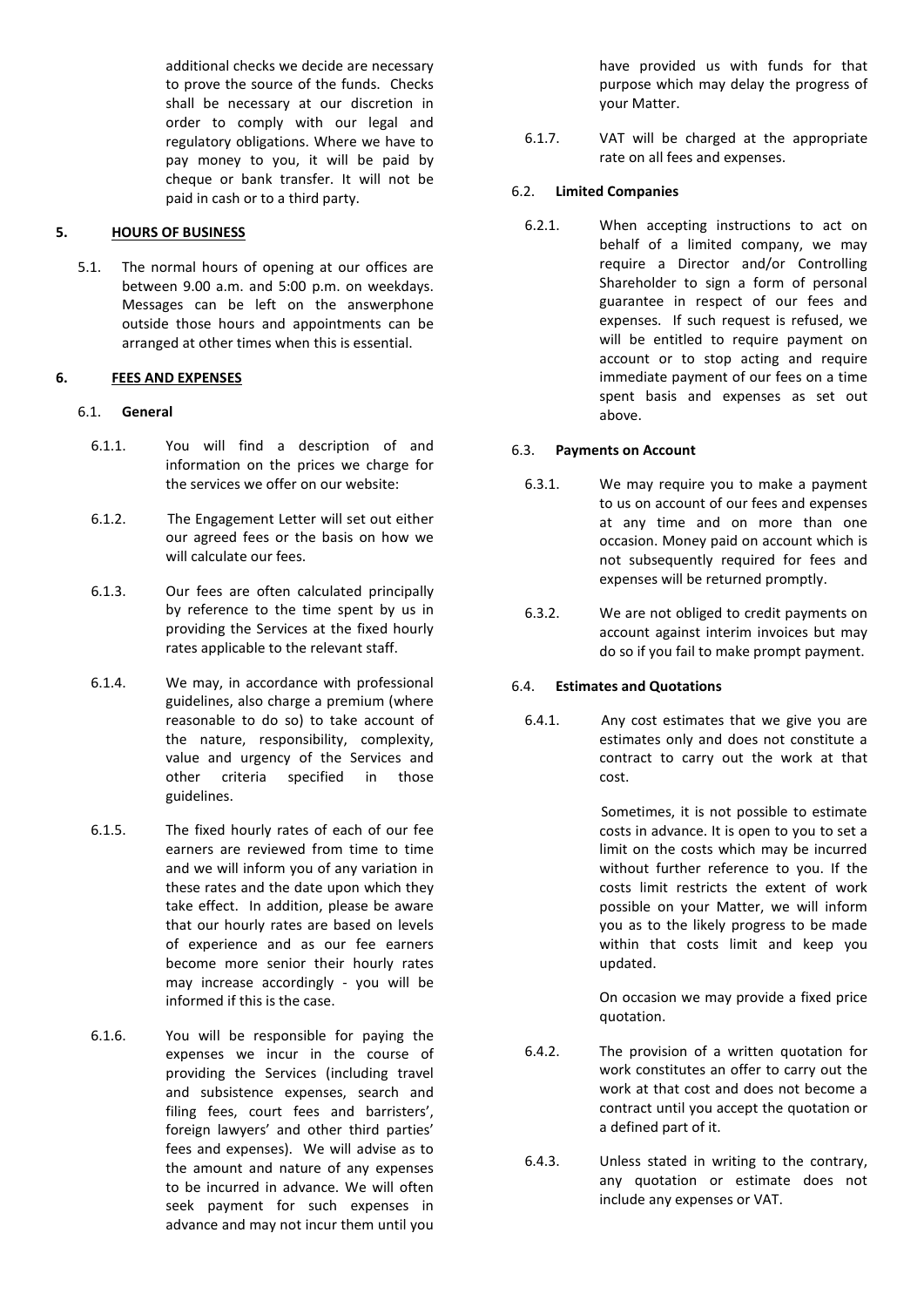- 6.4.4. Where we carry out work which falls outside the scope of an accepted quotation (or of an estimate which is subsequently incorporated into a contract between us) we may charge fees at our fixed hourly rates, in addition to the quoted or estimated fee. We may also charge additional fees on the same basis for work within the scope of such a quotation or estimate which is made more time consuming, onerous or urgent as a result of:
	- 6.4.4.1. circumstances or information which we did not know or could not reasonably have anticipated at the time of the quotation or estimate (whether or not you were aware of them/it); or
	- 6.4.4.2. your, or your agents', act or omission.

### 6.5. **Commissions and Referrals**

- 6.5.1. We will only refer, recommend or introduce you to another business where you have given us informed consent to do so.
- 6.5.2. If we receive a commission from a third party arising from work, we are doing for you, we will inform you of this and credit you with the commission unless you have agreed otherwise

### **7. OUR INVOICES**

### 7.1. **Frequency of Invoices**

- 7.1.1. Unless otherwise agreed in the Engagement Letter, we will be entitled to invoice you in respect of our fees and expenses monthly / quarterly as appropriate and on completion of each Matter. At the end of our financial year we shall be entitled to bring up to date our invoicing in respect of all your then unbilled work.
- 7.1.2. Unless otherwise stated, monthly or other interim invoices are a final account of our fees for all work done during the period to which they relate.
- 7.1.3. There may be a delay in invoicing expenses incurred on your behalf pending our receipt of the relevant invoices from suppliers. Unless otherwise stated, such invoices are not a final invoice in relation to such expenses.
- 7.1.4. You may pay invoices by cheque or electronic transfer. Please contact us directly for our bank account details.

Unless we agree to do so, we do not accept payment in cash either from our clients direct or deposited with our bank.

### 7.2. **Payment Terms**

- 7.2.1. Interest may be charged on outstanding invoices that are not paid within the Credit Period from the expiry of the Credit Period until the time they are paid at the statutory interest rate (currently 8% plus the Bank of England's Base Rate). Any debts that have to be chased may also incur a statutory debt recovery cost.
- 7.2.2. If you do not pay any invoice by the end of the Credit Period, or the sum we have requested on account within seven (7) days (or such longer period as we may specify) of our demand, we may suspend or terminate the provision of all or any Services (and instruct any third parties engaged by us to suspend the provision of their services) and may invoice you for all accrued fees and expenses.

## 7.3. **Joint Clients and Third-Party Payments**

- 7.3.1. Where we are instructed by more than one individual client, you will all be jointly and severally liable for the total payment of our fees.
- 7.3.2. In some circumstances, you may have a right of recovery or indemnity against a third party in respect of all or part of our invoices, but we are not permitted to issue a VAT invoice to any person other than you in any circumstances, and you remain liable to us to pay our invoices to the extent that they remain unpaid by the time that they fall due

## 7.4. **Right to Retain Money, Documents and Property**

7.4.1. We are entitled to keep any of your property which is in our possession, including legal and other documentation, while money is owing to us. This is known as a lien. Upon payment in full, we will return them to you at your request.

# **8. INTEREST POLICY**

8.1. A copy of our interest policy is available upon request from our registered office.

# **9. CONFLICT OF INTEREST**

# 9.1. **Definition**

9.1.1. "Conflict of Interest" means any situation where our separate duties to act in the best interests of two or more clients'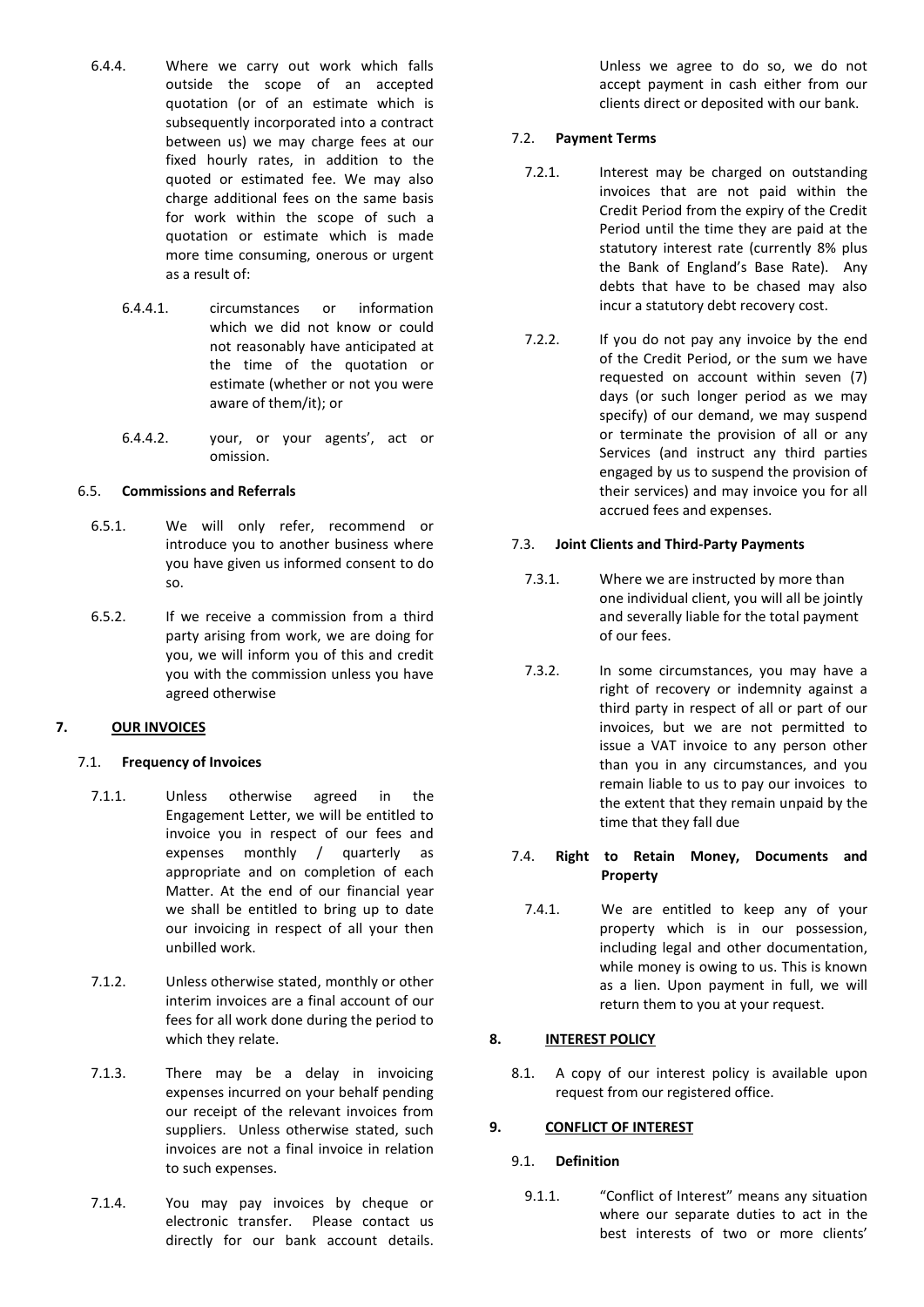conflict, or where the firm's own interests (or that of any director or fee earner) conflicts with the best interests of one or more of our clients.

### 9.2. **Own Interest Conflict**

- 9.2.1. CTT Law Ltd shares directors and staff with Countrywide Tax & Trust corporation, although both businesses are entirely separate entities.
- 9.2.2. Due to the potential for conflict, CTT Law Ltd will not act where Countrywide Tax & Trust Corporation is on the other side of a transaction. For example, where Countrywide Tax & Trust Corporation are selling a property, CTT Law Ltd will not act for the Buyer (although we may act for Countrywide as the Seller).

## 9.3. **Similar Activities**

9.3.1. We may act for parties engaged in activities similar to or competitive with yours.

### 9.4. **Instructions Creating a Conflict of Interest**

9.4.1. We may decline to act for you where accepting your instructions would create a Conflict of Interest or cause us to break an existing agreement with a third party.

### 9.5. **Consent**

9.5.1. Where our professional rules allow, and subject to satisfying the requirements of those rules (for example by implementing an information barrier), we may act for you and another client where a Conflict of Interest would otherwise exist, provided that we have the consent of both parties, evidenced in writing.

# 9.6. **Cessation of Services**

9.6.1. If, whether through a change in circumstances or otherwise, we find that we have agreed to provide Services to you in circumstances which give, or could give, rise to a conflict of interest we will discuss with you how to deal with the conflict and may be obliged to stop providing Services to you and/or to all other clients affected by the Conflict of Interest.

### **10. CONFIDENTIALITY**

# 10.1. **Our Duty of Confidentiality**

10.1.1. We will treat any information related to your affairs as strictly confidential save as to when disclosure is required or

permitted by law or you consent to any such disclosure.

10.1.2. We shall be under no duty to disclose to you (or take into account in the course of providing the Services) any information acquired by us in acting for any other client or any information in respect of which we owe a duty of confidentiality to a third party.

# 10.2. **Your Duty of Confidentiality**

- 10.2.1. Our advice and other communications with you are confidential and may not, without our consent, be disclosed by you to any third party (other than to your employees and agents who require access and who do not disclose it further) or otherwise made public except as required by law or other regulatory authority to which you are subject.
- 10.2.2. If, as a result of our acting for you, you acquire any information in respect of which we notify you that we owe a duty of confidentiality to a third party you will keep it confidential and not use it without our consent.

# **11. CUSTODY, RETENTION AND TRANSFER OF DOCUMENTS**

- 11.1. We will, at your request, either during the provision or after completion of any Services, release your file to you minus any documents of ours (such as documents which we create or receive for our benefit (including copies of our letters to you, your letters to us, notes of telephone conversations and meetings with you for which we have not charged you, and our preliminary drafts, research materials and internal notes which we have chosen to retain, provided that we are not at the time exercising our right to retain documents pending payment of outstanding fees and expenses or are prevented by any court order, undertaking or other legal constraint from doing so. We may copy all of your file before releasing it, including making electronic copies.
- 11.2. We charge a fee for storage and this fee will be made clear to you before it is incurred.]
- 11.3. We may agree to store title deeds and other especially valuable documents in safe custody for you if you require and, if we do, we will not, without your consent, destroy any such documents.
- 11.4. We do not accept responsibility for the loss or damage of any item which we hold on your behalf unless we expressly agree in writing to the contrary.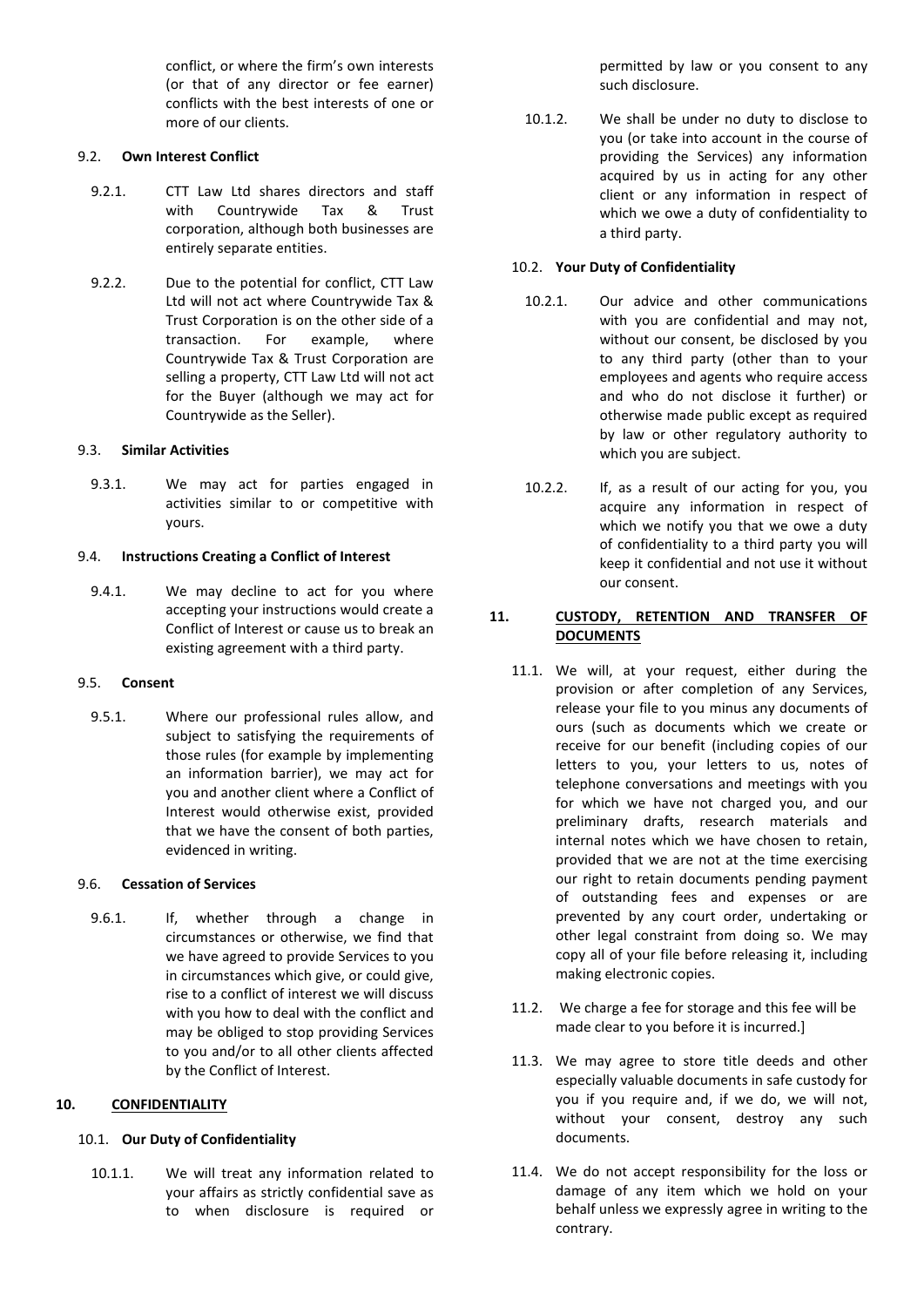11.5. We will keep our file of your papers including emails and any hard copies thereof, in accordance with our data retention policy, except those that you ask to be returned to you. Our data retention policy is available to view upon request. We will not destroy documents you ask us to deposit in safe custody. If we take papers or documents out of storage in relation to continuing or new instructions to act for you, we will not normally charge for such retrieval. However, we may charge you both for time spent producing stored papers that are requested as well as reading correspondence or other work necessary to comply with your instructions in relation to the retrieved papers.

## **12. INTELLECTUAL PROPERTY RIGHTS**

## 12.1. **Copyright**

12.1.1. We retain copyright and all other intellectual property rights in all documents and other works we develop or generate for you in providing the Services (including know-how and working materials as well as final documents). We now grant you a nonexclusive, non-transferable, nonsublicensable licence to use such documents or other works solely for the Matter to which the Services of developing or generating them relate and not otherwise. If you do not pay us in full for our Services in relation to that Matter we may, on giving you notice, revoke that licence and only re-grant it to you once full payment has been made.

# 12.2. **Opinions from Barristers and other Third Parties**

- 12.2.1. We may retain, for our subsequent use, a copy of the advice or opinion of any barrister or other third party given in written form (or any note of any advice or opinion) obtained in the course of providing the Services. Any barrister or other third party will be instructed on the basis that any such advice or opinion will be so retained.
- 12.2.2. If we retain a copy of any advice or opinion in this manner, we will take all reasonable steps to conceal information (such as names, addresses or descriptions) which might reasonably enable you to be identified.

## **13. JOINT INSTRUCTIONS**

13.1. Where we agree to work on a Matter for more than one client jointly, the rights and obligations of the joint clients to us in relation to the Services will be several (save for obligations to

pay money to us, which will be joint and several as detailed above).

- 13.2. Each joint client irrevocably permits us to disclose to any other of the joint clients at any time any information which we would otherwise be prohibited from so disclosing by virtue of our duty of confidentiality. If any joint client ends this permission during the provision of the relevant Services, or if a conflict of interest otherwise arises between joint clients, we may suspend or terminate the provision of Services related to that Matter to one or more of the joint clients.
- 13.3. If a joint client asks us to transfer documents from our file to them, we will retain our file and will supply copies of the file to each joint client, making the original documents available at our offices for inspection by each joint client on reasonable prior written notice. This does not apply to original documents which were delivered to us by one of the joint clients, we will deliver these documents to the joint client who delivered them to us.

## **14. FORCE MAJEURE**

14.1. Neither You nor We shall be liable for any failure to perform, or delay in performing, any obligations (other than payment and indemnity obligations) if and to the extent that the failure or delay is caused by Force Majeure and the time for performance of the obligation, the performance of which is affected by Force Majeure, shall be extended accordingly.

# **15. LIABILITY**

# 15.1. **Duty of Care**

- 15.1.1. We will use reasonable skill and care in the provision of the Services. Where we make an assessment for you, either expressly or by implication, of the likely level of risk associated with different potential courses of action, you accept that such assessment is made relying only upon the information and documents then available to us and cannot, therefore, be definitive.
- 15.1.2. Accordingly, such an assessment should only be used as one element in the making of any practical or commercial decision. You accept that the magnitude or acceptability of a risk is a matter for you.
- 15.1.3. The aggregate liability of the Firm and of all Directors, consultants to and employees and agents of the Firm and any service company owned or controlled by or on behalf of any of the Firm or the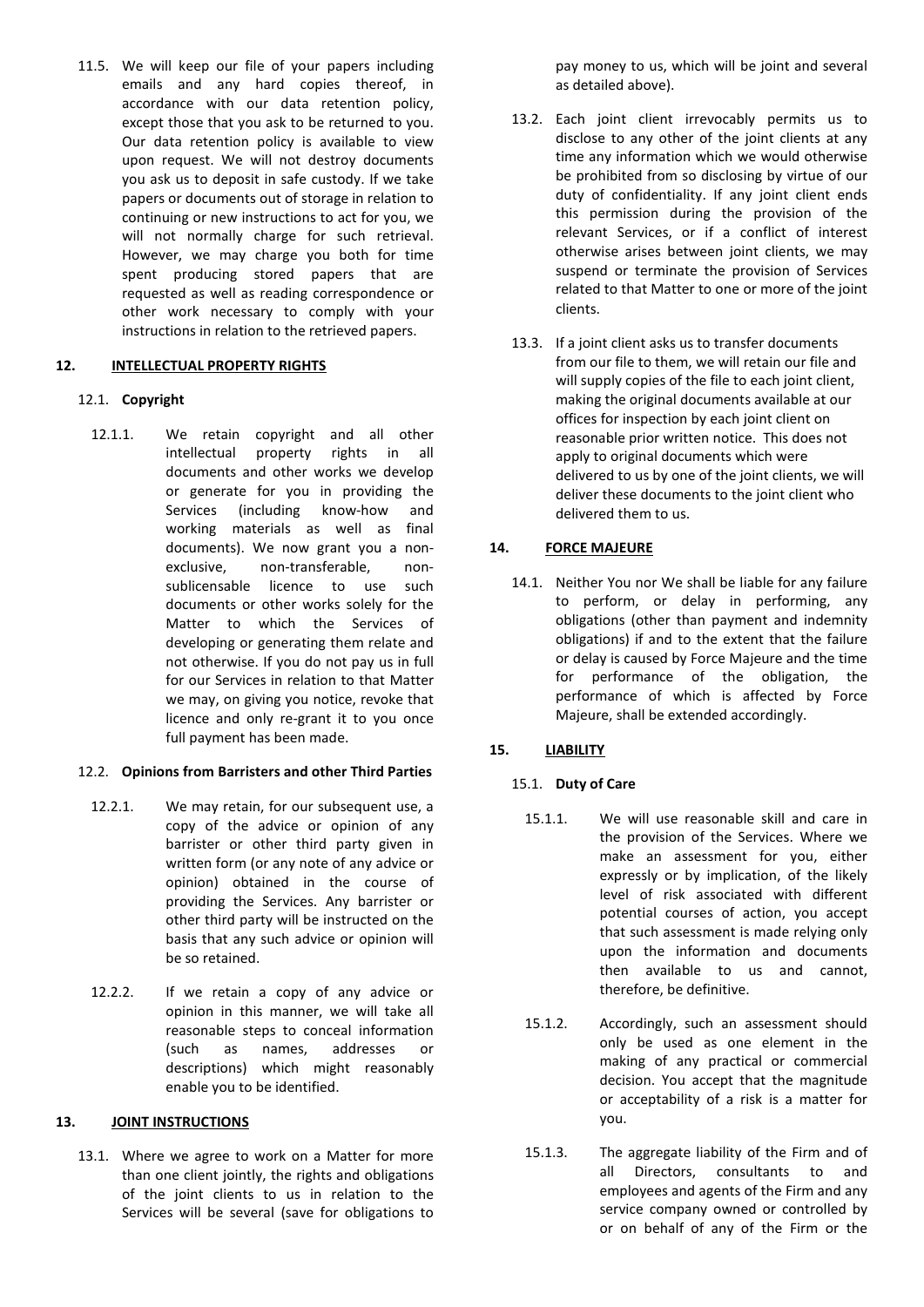Directors delivering SRA authorised and regulated activities in any circumstances whatsoever, whether in contract, tort, under statute or otherwise, and howsoever caused (including but not limited to our negligence or nonperformance), for loss or damage arising from or in connection with the legal services provided shall, in relation to each Matter, be limited to the sum, unless otherwise agreed, of Three million pounds (£3 000 000.00) including costs

- 15.1.4. Where any loss is suffered by you for which the Firm and any other person are jointly and severally liable to you, the loss recoverable by you from the Firm is limited so as to be in proportion to the firm's relative contribution to the overall fault of (a) the Firm, (b) you and (c) any other person, in respect of the loss in question.
- 15.1.5. Nothing in this agreement exempts us from liability arising from our fraud or reckless disregard of our professional obligations; or from our negligence resulting in death or personal injury; or where, in the case of a contentious business agreement, law or regulation prohibits the exclusion of such liability.

### 15.2. **Third Parties**

- 15.2.1. The Services are provided to and for the benefit of you as our client and you alone. No other person may use or rely upon the Services nor derive any rights or benefits from them. The provisions of the Contracts (Rights of Third Parties) Act 1999 are to that extent excluded.
- 15.2.2. The Firm alone will provide the Services and you agree that you will not bring any claim whether in contract, tort, under statute or otherwise against any Partner, or any consultant to, or employee or agent of the Firm or any service company owned or controlled by or on behalf of any of the Directors and those Directors, consultants, employees and agents shall be entitled to rely on the terms of this agreement insofar as they limit their liability.

## 15.3. **Drafts**

15.3.1. Where we provide draft or provisional advice or other materials, that advice or those materials are not to be relied upon as constituting our final view.

15.4.1. The Services are provided in accordance with professional practice requirements and the proper interpretation of the law, as each exists on the date on which the relevant Service is provided. If there is any change in such requirements or the law, or their interpretation, after the relevant Matter has been concluded (or before that time but which could not reasonably be known by us at that time), we have no responsibility to notify you of, or of the consequences of, the change.

## 15.5. **Communication**

- 15.5.1. We shall communicate with you at the postal and email addresses and the telephone and fax numbers which you publish unless you ask us to use other addresses and numbers. You will notify us if you regard any communications from us as particularly confidential and the means by which you require us to make such communications and we shall have no liability to you arising out of your failure so to notify us.
- 15.5.2. Subject to any notification you may make to us under the previous paragraph, we shall not be required to encrypt, password-protect or digitally sign any email, or attachment, sent by us. We shall not be responsible for any loss or damage arising from the unauthorised interception, re-direction, copying or reading of e-mails, including any attachments. We shall not be responsible for the effect on any hardware or software (or any loss or damage arising from any such effect) of any e-mails or attachment which may be transmitted by us (save to the extent caused by our negligence or wilful default).

# 15.6. **Deadlines**

15.6.1. We will try to meet any deadline we agree with you for the performance of any Services but, unless we agree otherwise in writing in relation to any time, date or period for delivery or performance by us, time shall not be of the essence

# **16. TERMINATION**

# 16.1. **Completion of Services**

16.1.1. An agreement between you and us for the provision of defined Services ends on the completion of the provision of those Services. An open-ended agreement for the provision of Services ends three (3) months after the last date on which we provided Services to you. Unless new or

15.4. **Current Law**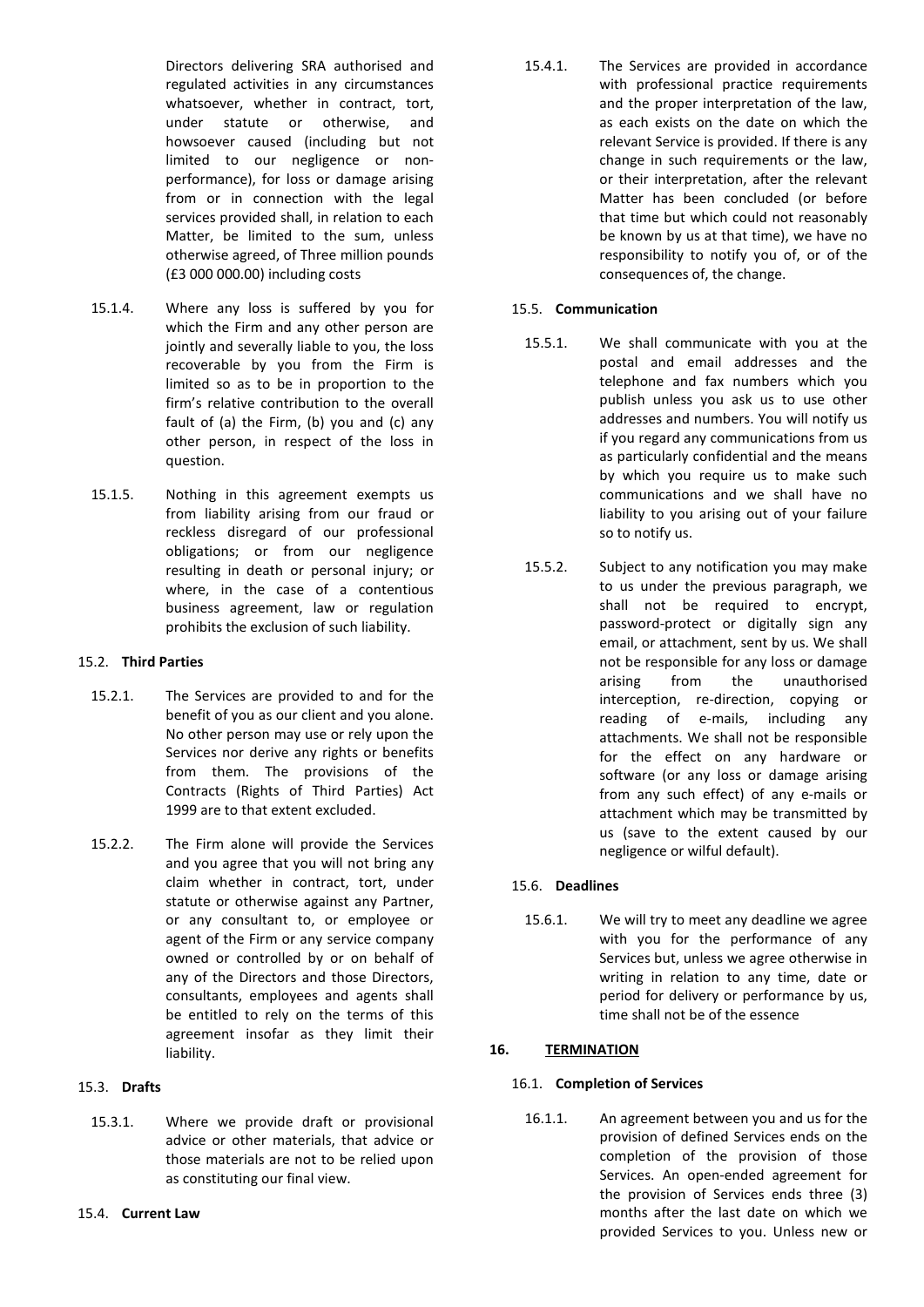different terms are agreed, our acceptance of instructions to perform Services for you subsequent to the ending of any agreement gives rise, from the time of acceptance of the instructions, to a new agreement on these terms. If we provide you free of charge with any seminar, information, or other document after the ending of an agreement, such provision does not give rise to a new agreement.

### 16.2. **Early Termination**

16.2.1. You or we may terminate the provision of all or any of the relevant Services at any time by giving written notice to us. We may also decide at any time to terminate the provision of all or part of the relevant Services by giving written notice to you. We will not do this without good and substantial reason

#### 16.3. **Rights on Early Termination**

16.3.1. On early termination, by either you or us, you will remain liable to pay all fees and expenses incurred before termination and due under our contract or due on the basis of the time spent at our usual hourly rates, whichever is the less, together with any further fees and expenses for work necessary to transfer our files to another adviser of your choice. All our rights set out in these terms shall continue to apply even if we terminate the agreement.

### **17. GENERAL**

### 17.1. **Money Laundering Regulations / The Proceeds of Crime Act 2002**

- 17.2. To comply with anti-money laundering and counterterrorist financing requirements, we are likely to ask you for proof of your identity and may conduct searches or enquiries for this purpose. We may also be required to identify and verify the identity of other persons such as directors or beneficial owners. If you or they do not provide us with the required information promptly, your matter may be delayed.
- 17.3. We may make checks using online electronic verification systems or other databases as we may decide in order to comply with our obligations under anti-money laundering and counterterrorist financing regulations.
- 17.4. We will only process any documentation or personal data received from you in respect of client due diligence for the purposes of preventing money laundering and terrorist financing unless (a) use of that data is permitted by or under any enactment or (b) you give your

express consent for the documentation or personal data to be used for other forms of processing.

#### 17.5. Individual:

17.5.1. If you are an individual and a new client or an existing client who has not previously supplied information, you are requested to supply both of the following; **two items from List A and one item from List B** (please note if you send your ID to us via post, we will require the originals or copies duly certified by a solicitor, an accountant (with IFA number) or a Bank Manager (Royal Mail certified documents will also be accepted)).

#### **LIST A (Proof of Identity - photographic):**

- Current fully signed Passport
- Current full UK Photocard Driving Licence.

### **LIST B (Proof of Identity & Address):**

- Paper driving licence
- National Insurance Card and recent P60
- Recent Tax Coding Notice
- Current Bank statement
- Current Credit/Debit card statement
- Recent Mortgage statement
- Recent Council tax bill
- Recent Utility bill (electricity, gas, water or telephone services)
- **State Pension**
- Firearms/Shotgun Certificate
- National ID card (EU only) or International passport.
- 17.5.2. Please note that the above list is not exhaustive, if you do not have or cannot obtain 3 documents from the above lists (2 from list A and 1 from list B) then please contact a member of our team who would be happy to help.

17.6. Body Corporate:

- 17.6.1. If you are a new or existing body corporate client not listed on a regulated market who has not previously supplied information, we will require the following:
	- Company / organisation full name;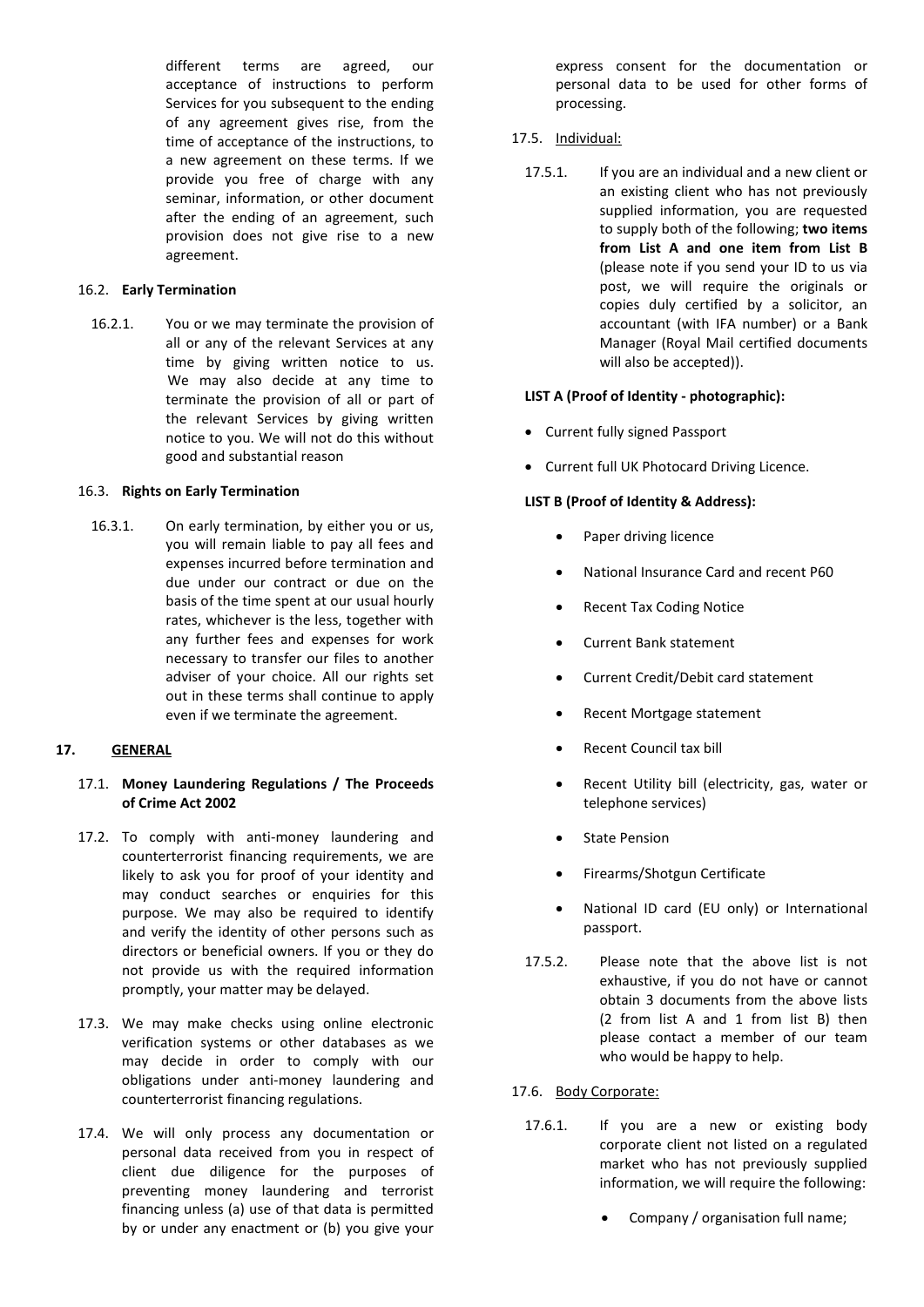- Company or other registration number;
- Registered address and, if different, principal place of business address;
- Articles of association or other governing documents;
- Names of the Board of Directors or members of your management body and its senior management;
- One item from List A and 1 item from List B above for an officer of the corporate body
- Written confirmation from the corporate body that the instructing individual is authorised to act on its behalf.
- 17.6.2. We will carry out electronic AML searches on all new clients/companies the cost of this search and any related administrative fee will be set out in the client care information.
- 17.6.3. Under the provisions of the Proceeds of Crime Act 2002 ("POCA"), we may be required to make a report to the relevant authorities if at any time we become aware of or suspect (whether from you or any other person) the existence of the proceeds of crime in relation to any Services on which we are engaged. Our obligation to make such a report will, in certain circumstances, override our duty of solicitor/client confidentiality and we may not be permitted to inform you whether or not we have made, or might intend to make, such a report.
- 17.6.4. We may terminate the provision of any Services to you or be instructed to do so by the relevant authorities, if you fail to comply with your obligation to provide evidence of identity or we suspect that you or any other party connected with you or with the Matter is involved in activities proscribed by POCA.
- 17.6.5. The anti-money laundering guidance which UK banks and other finance services firms must adhere to is issued by the Joint Money Laundering Steering Group ("JMLSG"). The JMLSG considers all clients with funds deposited in a law firm's pooled client account to be beneficial owners of that account. The JMLSG does not require banks to routinely identify the beneficial owners of law firm's pooled accounts, as they do with most other accounts they issue. Pooled client accounts are granted this exemption on the proviso that this information is available upon request. In the event of Our bank requesting

information about the beneficial owners of Our pooled client account, you agree to Us disclosing Your details to them.

17.6.6. The firm does not tolerate tax evasion, or the facilitation thereof in any circumstances, whether committed by or facilitated by a client, personnel or associated persons/companies.

### 17.7. **Severability**

17.7.1. Each of these terms shall be severable and distinct from the others and if any term is held to be illegal, invalid or unenforceable, in whole or in part, the remaining terms shall not be affected.

## 17.8. **Equal Treatment / Equality and Diversity**

- 17.8.1. We are committed to promoting equality and diversity in all of our dealings with clients, third parties and employees. We have a written equality, diversity and inclusion policy to ensure that discrimination and harassment are prevented, and that equality, diversity and inclusion are promoted.
- 17.8.2. We will not discriminate in the way we provide our Services to you or in the way we instruct third parties.

### 17.9. **Financial Services and Insurance Mediation**

- 17.9.1. We are not authorised by the Financial Conduct Authority and if during the course of your matter, you need advice on investments, we may have to refer you to someone who is so authorised. However, as we are regulated by the Solicitors Regulation Authority, we may be able to provide certain limited investment services where these are closely linked to the legal work we are doing for you. The scope of our contract with you, however, does not and will not include giving you advice on the merits of entering into particular investments.
- 17.9.2. We are also included on the register maintained by the Financial Conduct Authority so that we can carry on insurance mediation activity, which is broadly the advising on, selling and administration of insurance contracts. This part of our business, including arrangements for complaints or redress if something goes wrong, is regulated by the Solicitors Regulation Authority. The register can be accessed via the Financial Conduct Authority website at [www.fca.org.uk/firms/financial-services](http://www.fca.org.uk/firms/financial-services-register)[register](http://www.fca.org.uk/firms/financial-services-register)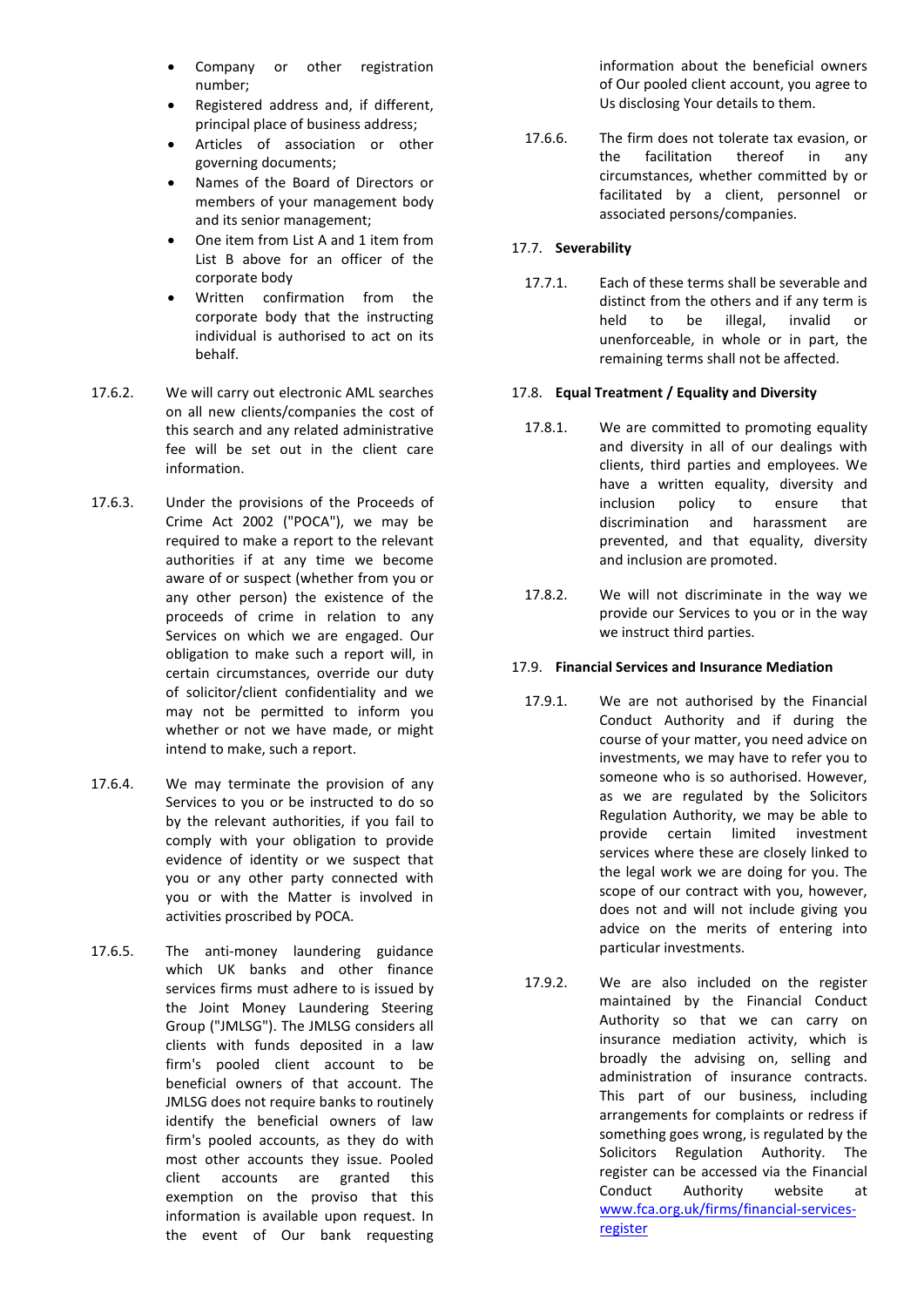17.9.3. If you have any problem in respect of such services, please let us know. We will try to resolve any problem quickly. If for any reason we are unable to resolve the problem between us, the SRA provides a complaint and redress scheme. We do not manufacture insurance products and are not an insurance company.

### **18. COMPLAINTS PROCEDURE**

- 18.1. We hope you will have no complaint. To underline how seriously we take complaints, we have a set Complaints Procedure which can be summarised as follows (a copy of our full complaints procedure is available on request):
	- 18.1.1. If you have any complaint or observation (good or bad) about our service, please say so.
	- 18.1.2. Raise any complaint first with the Fee Earner assigned to your matter, including any complaint about your bill.
	- 18.1.3. If this still does not resolve it satisfactorily, contact Anthony Mbanefo Harris the Partner nominated by the practice to ensure prompt and thorough investigation of any complaint.
	- 18.1.4. If still unresolved at this stage, you may take your complaint to the Legal Ombudsman. Normally, you will have to bring your complaint to the Legal Ombudsman within 6 months of receiving a final response from us about your complaint and 6 years from the date of the act or omission giving rise to the complaint or alternatively 3 years from the date you should reasonably have known there are grounds for complaint.
	- 18.1.5. Contact details: The address of the Legal Ombudsman is: PO Box 6806, Wolverhampton, WV1 9WJ; telephone, 0300 555 0333; or view their website at [www.legalombudsman.org.uk,](http://www.legalombudsman.org.uk/) email enquiries to: [enquiries@legalombudsman.org.uk](mailto:enquiries@legalombudsman.org.uk)
	- 18.1.6. A complainant to the Legal Ombudsman must be one of the following:
		- An individual;
		- A micro-enterprise as defined in European Recommendation 2003/361/EC of 6 May 2003 (broadly, an enterprise with fewer than 10 staff and a turnover or balance sheet value not exceeding €2 million);
- A charity with an annual income less than £1 million;
- A club, association or society with an annual income less than £1 million;
- A trustee of a trust with a net asset value less than £1 million; or a personal representative or the residuary beneficiaries of an estate where a person with a complaint died before referring it to the Legal Ombudsman.
- 18.1.7. If you do not fall into any of these categories, you should be aware that you can only obtain redress by using our Complaints Handling Procedure or by mediation or arbitration, or by taking action through the Courts.
- 18.1.8. You may also have the right to object to your bill by applying to the Court for an assessment of the bill under Part III of the Solicitors' Act 1974 Please be aware that the Legal Ombudsman may not consider a complaint about a bill if you have applied to court for an assessment of it.

# **19. LAW AND JURISDICTION**

19.1. The terms on which we provide Services to you are governed by, and shall be construed in accordance with, English law. You and we each agree to submit to the exclusive jurisdiction of the English courts, provided that we may in our sole and unfettered discretion commence proceedings against you in any other Court.

# **20. QUALITY STANDARDS**

20.1. Due to our own internal quality standards, we are subject to periodic checks by outside assessors. This could mean that your file may be selected for checking/ auditing. We have a legitimate interest in acting in this way and take every possible precaution to protect your personal information. All inspections are, conducted in confidence and all external firms and organisations working with Us are required to maintain confidentiality in relation to any files and papers that are audited/ checked by them. Your files(s) may also be reviewed in a due diligence exercise relating to the sale or transfer of all or part of Our business, the acquisition of another business or the acquisition of a new business. Again, we have a legitimate interest in acting in this way and take every possible precaution to protect your personal information. Please contact us if you would like us to explain this further.

### **21. DISCLAIMERS**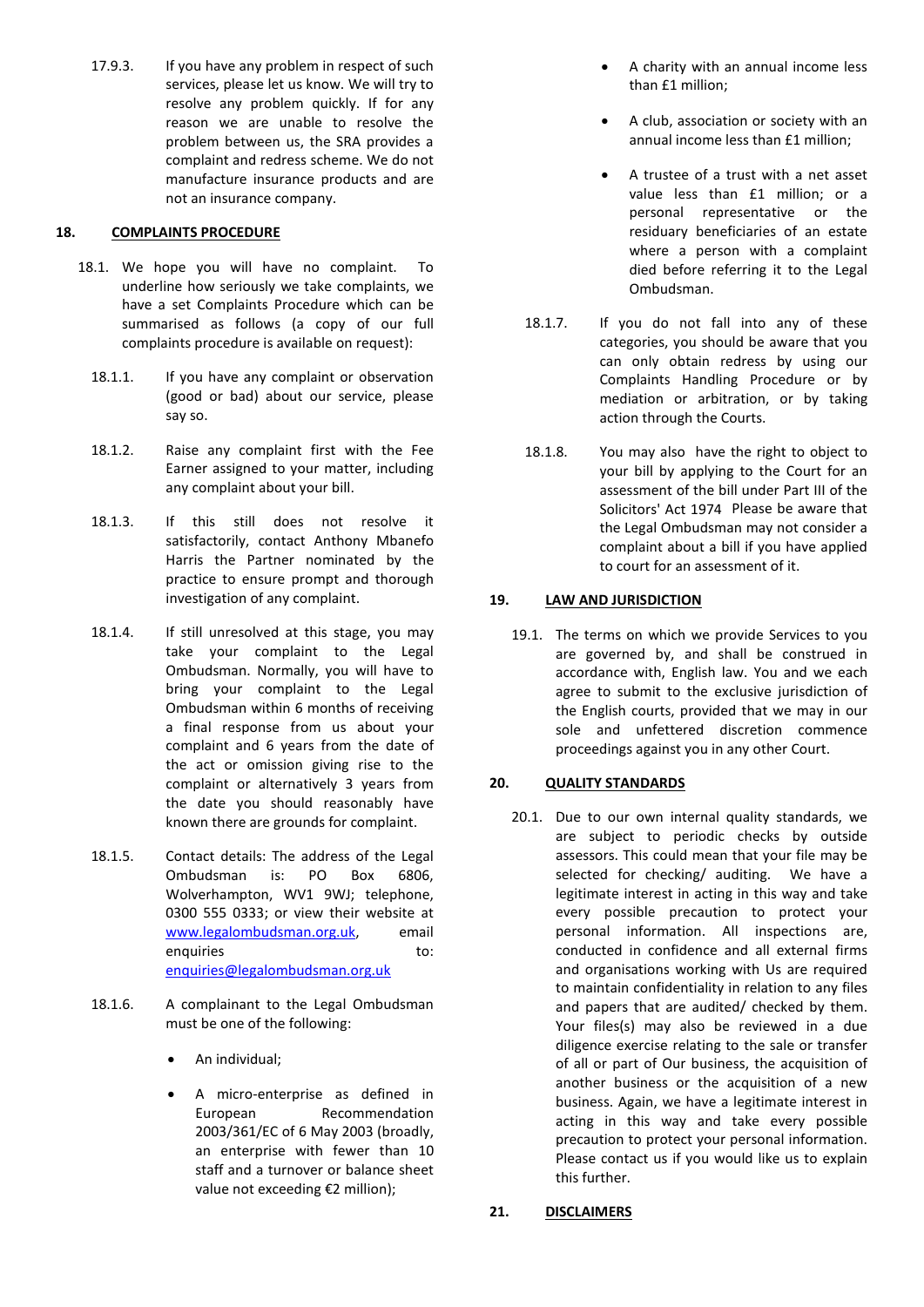## 21.1. **Tax**

21.1.1. We are not qualified to advise you on the tax implications of transactions you instruct us to carry out, or the likelihood of them arising. You should satisfy yourself that you understand your position as to tax, including, but not limited to, Stamp Duty Land Tax and Capital Gains tax. CTT Law Ltd will not accept liability for any failure to comply with HMRC requirements and / or deadlines.

### 21.2. **Property transactions**

- 21.2.1. We will not advise you on the planning implications of your proposed purchase, unless specifically requested to do so by you, otherwise than by reporting to you on any relevant information provided by the results of the "local search".
- 21.2.2. It is not our responsibility to carry out a physical inspection of the property nor advise on the valuation of the property nor the suitability of your mortgage nor any other financial arrangements. We shall not advise generally on environmental liabilities where we shall assume, unless you tell us to the contrary, that you are making your own arrangements for any appropriate environmental survey or investigations.
- 21.2.3. We may, however, need to obtain on behalf of your lender, at your expense, an environmental search. However, we will not advise you about any issues relating to the possible contamination of any land which may be relevant to your purchase. We have to tell you that we are not qualified to advise on the results of any search made in that respect and would only be able to report to you the actual results of such a search. This is particularly significant in respect of the potential liabilities that may arise at some future point in time as a result of land contamination or flood risk that are having increasing significance. If you have any doubts, please discuss your concerns with us.

# **22. DATA PROTECTION**

22.1. We respect your privacy and we are committed to protecting your personal data. In the course of acting for you, we may receive information relating to you. Further information on how we process your personal data is available in our Privacy Policy, a copy of which can be viewed on our website at any time.

# **23. REGULATIONS AFFECTING YOUR CANCELLATION RIGHTS**

- 23.1. **The Consumer Contracts (Information, Cancellation and Additional Charges) Regulations 2013:**
	- 23.1.1. If you are an individual and you are instructing us for purposes which are wholly, or mainly, outside your trade, business, craft or profession, you will be considered a 'consumer' by law and will have certain statutory rights under consumer legislation. Under the Consumer Contracts (Information, Cancellation and Additional Charges) Regulations 2013, you have a statutory right to cancel your instructions to us within 14 days (without giving a reason) if your instructions to us are as a result of a situation where we do not actually meet (i.e. through email and/or telephone contact) or an off-premises contract (i.e. at a meeting between us not held at our offices).
	- 23.1.2. The cancellation period will expire after 14 calendar days from the day of the conclusion of the contract.
	- 23.1.3. To exercise your right to cancel, you must inform us of your decision to cancel this contract by a clear statement e.g.: a letter sent by post or e mail to CTT Law Ltd at Abbotsfield House, 43 High Street, Kenilworth, CV8 1RU, telephone: 01926 563 670, e-mail: [info@cttlawltd.co.uk,.](mailto:info@cttlaw.co.uk) If you use this option, we will communicate to you an acknowledgement of receipt of such a cancellation on a durable medium (eg: by e mail) without delay. To meet the cancellation deadline, you must send your communication concerning your exercise of the right to cancel before the cancellation period has expired.
	- 23.1.4. Where you have asked us to commence work within the 14 calendar day cancellation period and you later exercise your right to cancel, you will be liable for any costs, VAT and disbursements incurred up to the point of cancellation. If you exercise your right to cancel, subject to any costs you are liable for as set out above, we will reimburse any payment received on account from you without undue delay and within 14 days after the day in which you informed us of your decision to cancel

### **24. INSURANCE**

24.1. We have a legal duty to tell you about our professional indemnity insurance. We have an